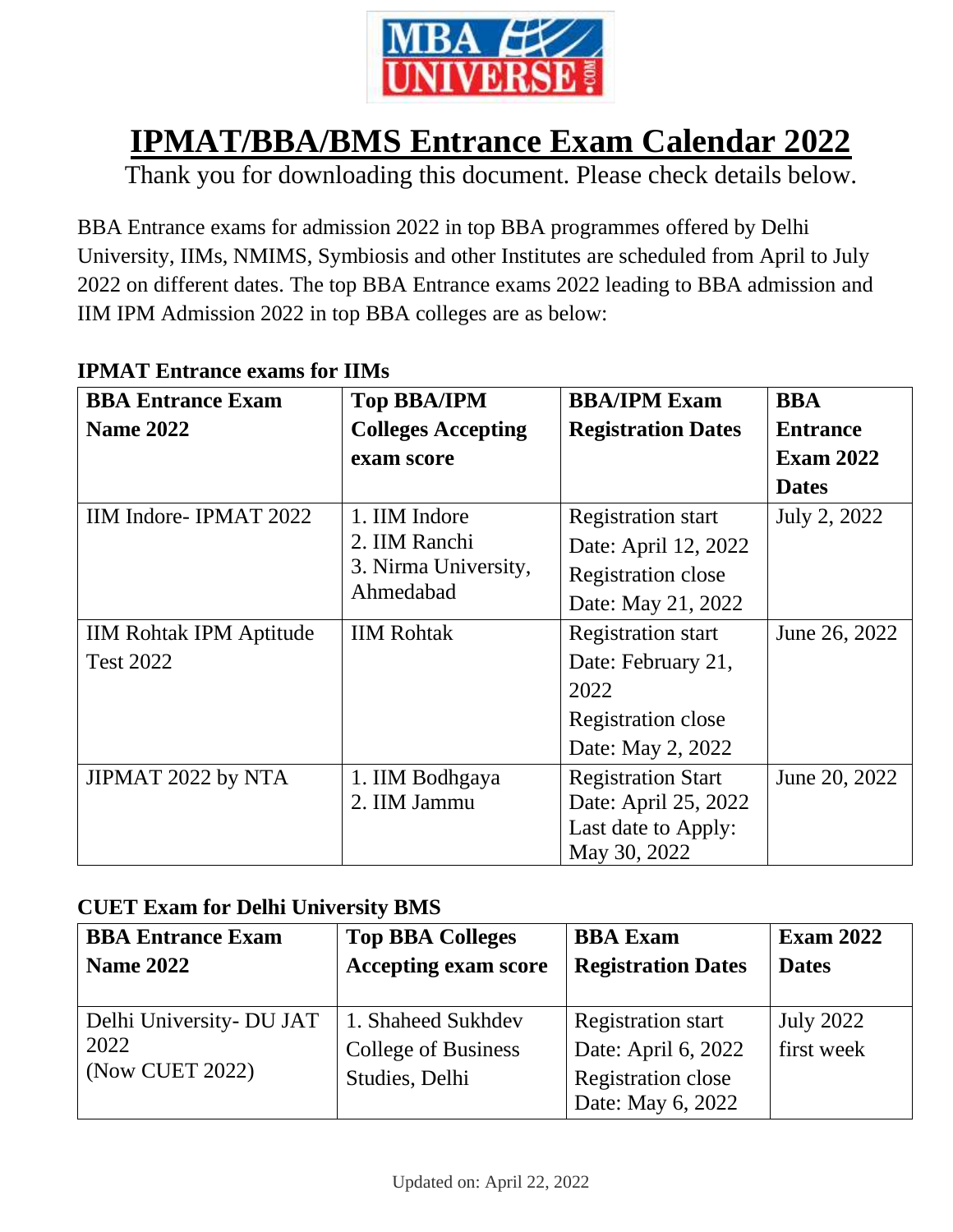

| 2. Keshav                      |  |
|--------------------------------|--|
| Mahavidyalay, Delhi            |  |
| 3. Deen Dayal                  |  |
| <sup>'</sup> Upadhyay College, |  |
| Delhi                          |  |

## **Entrance Exam for NMIMS and Symbiosis University BBA Program**

| <b>BBA Entrance Exam</b>       | <b>Top BBA Colleges</b>         | <b>BBA</b> Exam           | <b>Exam 2022</b>     |
|--------------------------------|---------------------------------|---------------------------|----------------------|
| <b>Name 2022</b>               | <b>Accepting exam score</b>     | <b>Registration Dates</b> | <b>Dates</b>         |
|                                |                                 |                           |                      |
| NMIMS-NPAT 2022                | 1. Anil Surendra Modi           | <b>Registration start</b> | <b>Testing</b>       |
|                                | School of Commerce,             | Date: Dec 23, 2021        | <b>Window</b>        |
|                                | <b>NMIMS</b> University         | Registration close        | From April 1,        |
|                                | Mumbai                          | Date: June 5, 2022        | 2022 to June         |
|                                | 2. Other NMIMS                  |                           | 10, 2022             |
|                                | colleges offering BBA           |                           |                      |
|                                | at Bangalore, Indore,           |                           |                      |
|                                | Navi Mumbai                     |                           |                      |
| <b>Symbiosis Entrance Test</b> | 1. Symbiosis Centre for         | <b>Registration start</b> | June 26, 2022        |
| (SET) 2022                     | <b>Management Studies,</b>      | Date: January 25,         | $(11.30 \text{ AM})$ |
|                                | Pune                            | 2022                      | 12.30 PM)            |
|                                | 2. Symbiosis Centre for         | Registration close        |                      |
|                                | <b>Management Studies,</b>      | Date: June 8, 2022        |                      |
|                                | Noida                           |                           |                      |
|                                | 3. All other Symbiosis          |                           |                      |
|                                | <b>International University</b> |                           |                      |
|                                | colleges offering BBA           |                           |                      |
|                                | and equivalent                  |                           |                      |
|                                | programmes                      |                           |                      |

## **Other BBA Entrance Exam**

| <b>BBA Entrance Exam</b>   | <b>Top BBA Colleges</b>     | <b>BBA</b> Exam           | <b>Exam 2022</b> |
|----------------------------|-----------------------------|---------------------------|------------------|
| <b>Name 2022</b>           | <b>Accepting exam score</b> | <b>Registration Dates</b> | <b>Dates</b>     |
|                            |                             |                           |                  |
| <b>GGSIPU CET BBA 2022</b> | 1. Guru Gobind Singh        | <b>Registration start</b> | Yet to be        |
|                            | Indraprastha University     | Date: June 8, 2022        | Announced        |
|                            | 2. Maharaja Surajmal        | Registration close        |                  |
|                            | Institute, Delhi            | Date: July 15, 2022       |                  |

Updated on: April 22, 2022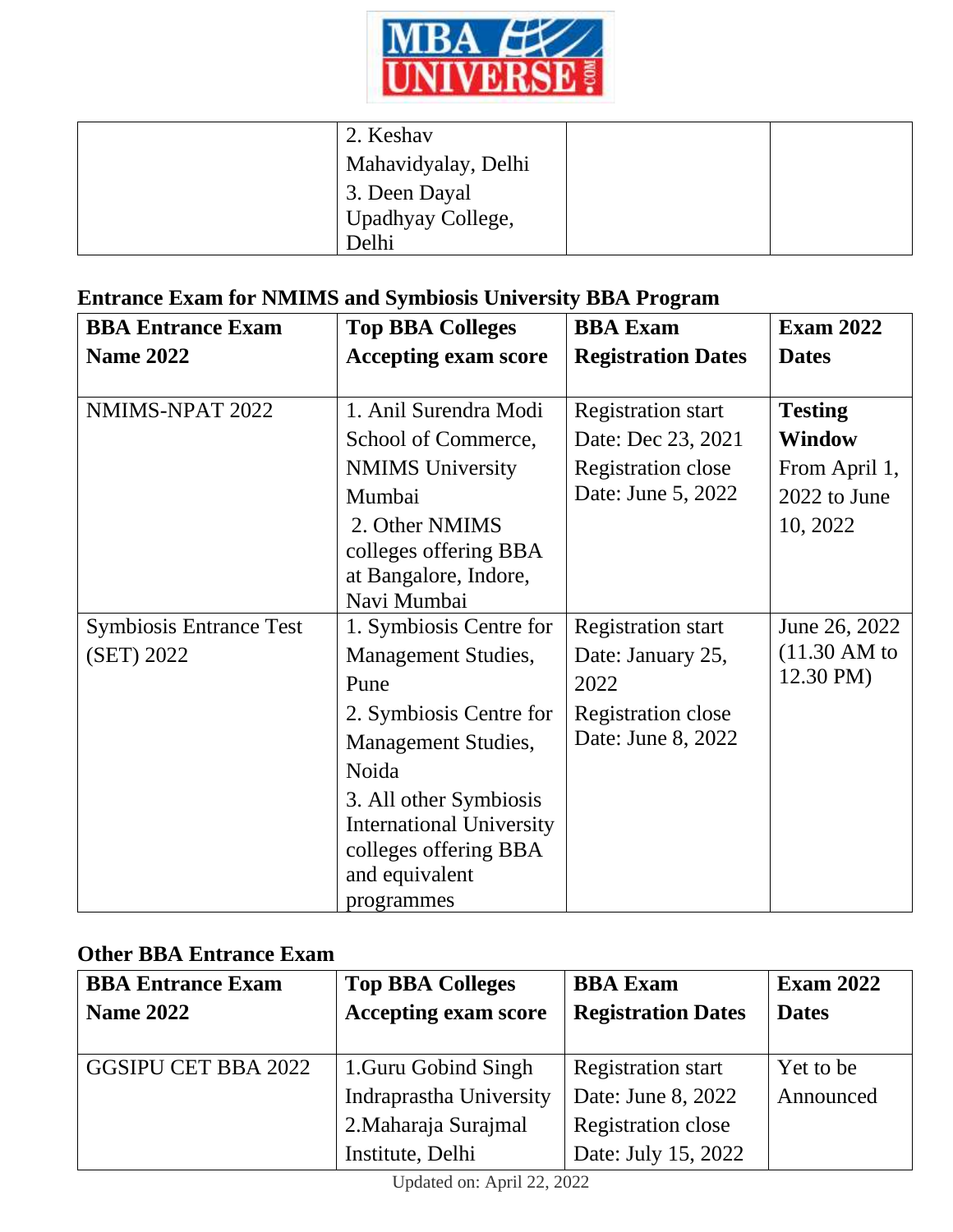

|                       | 3. Maharaja Agrasen         |                           |             |
|-----------------------|-----------------------------|---------------------------|-------------|
|                       | Institute of                |                           |             |
|                       | <b>Management Studies,</b>  |                           |             |
|                       | Delhi                       |                           |             |
|                       | 4. NDIM New Delhi           |                           |             |
| <b>AIMA UGAT 2022</b> | 1. Amrut Mody School        | <b>Registration start</b> | May 7, 2022 |
| Exam conducted by All | of Management,              | Date: January 27,         |             |
| India Management      | <b>Ahmedabad University</b> | 2022                      |             |
| Association (AIMA)    | 2. IFIM Bangalore           | Registration close        |             |
|                       | 3. Birla Global             | Date: April 29, 2022      |             |
|                       | University,                 |                           |             |
|                       | <b>Bhubaneswar</b>          |                           |             |
|                       | 4. KSOM-KIIT                |                           |             |
|                       | University                  |                           |             |
|                       | Bhubaneswar                 |                           |             |

## **BBA Entrance Exams for IIMs: 5 Year IPM Programme**

Out of the 20 IIMs, 5 IIMs offer Integrated BBA+MBA degree programme with a time duration of five years. These IIMs also offer exit option after successfully completing 3 years of BBA programme to the students by awarding BBA Degree. Following IIMs offer BBA based on the respective BBA Entrance Exams

#### **6.1 IIM Indore IPMAT 2022**

IIM Indore will conduct IPMAT 2022 on July 2, 2022 for admission to 5 year integrated BBA+MBA programme commencing 2022. IIM Ranchi and Nirma University will also accept IPM AT 2022 exam score for their IPM admission 2022. The candidates for IPM 2022- 27 Batch will be selected on the basis of overall performance in IPM Aptitude Test (AT) - 2022, Written Ability Test (WAT) & Personal Interview (PI).. [Read more](https://www.mbauniverse.com/bba/ipmat)

## **6.2 IIM Rohtak IPM Aptitude Test 2022**

IIM Rohtak launched 5 Year BBA + MBA Integrated Programme in Management (IPM) from the academic session 2019-20 for the students who have completed their class XII with an aim to develop managerial and leadership skills among the young students.

The admission to 5 year IIM Rohtak IPM programme is through the IPM Aptitude Test conducted by IIM Rohtak. IIM Rohtak BBA is different from other B-schools who offer only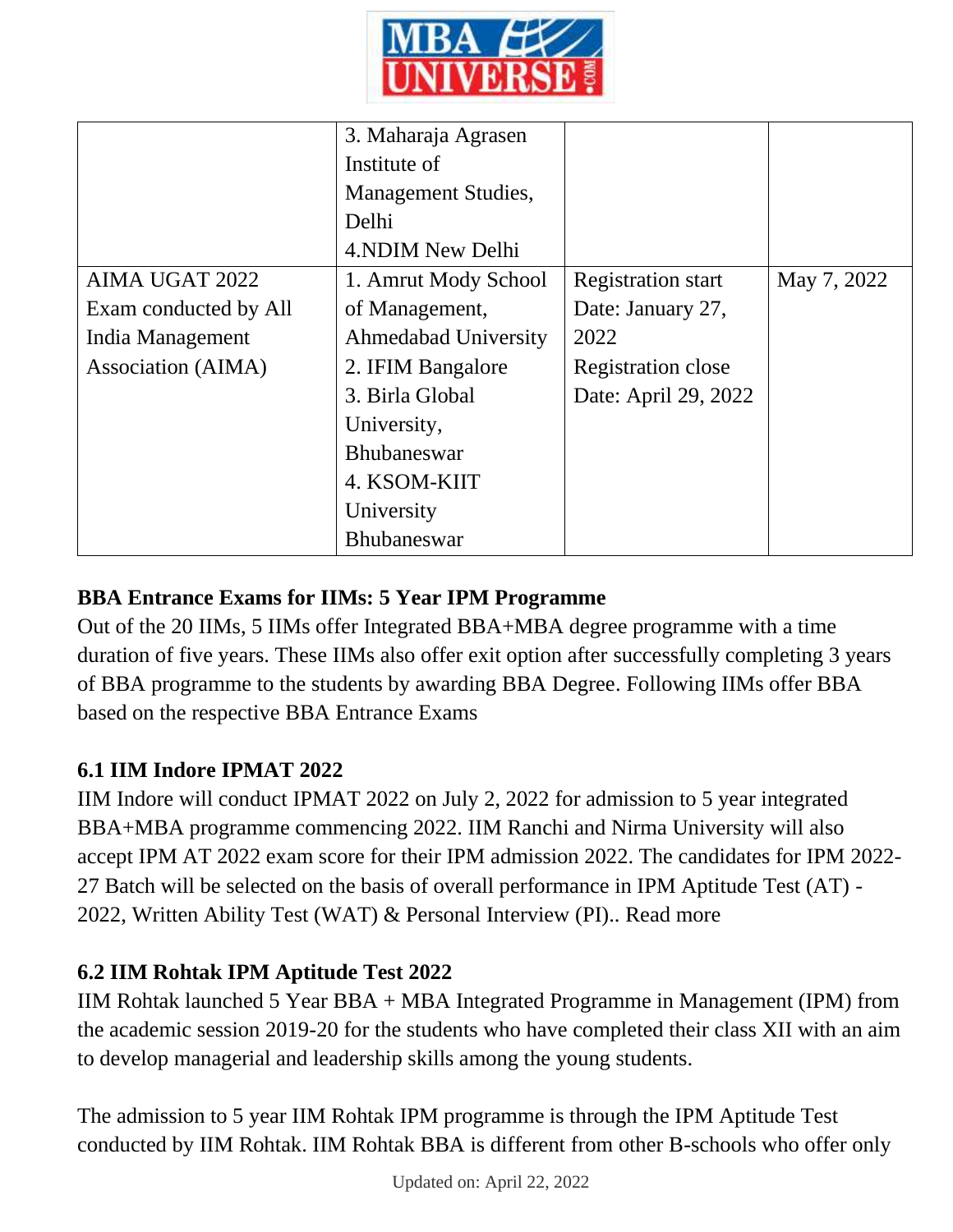

BBA degree. The 5 year Integrated Programme in Management (IPM) includes 3 year BBA course and 2 years MBA course. A candidate has the option to quit the course after completing BBA from IIM Rohtak or continue for next 2 years to get MBA degree

## **6.3 IIM Bodhgaya & IIM Jammu JIPMAT 2022**

Joint Integrated Programme in Management Admission Test (JIPMAT) 2022 is a National Level Entrance Examination for admission to 5-Year Integrated Program in Management offered at IIM Bodh Gaya and IIM Jammu for the Batch 2022-27. National Testing Agency (NTA) will conduct JIPMAT 2022 as a computer based exam. IIM Bodh Gaya JIPMAT and IIM Jammu JIPMAT is a single common admission test. Since it will lead to undergraduate admission, the standard of the BBA JIPMAT entrance exam is based on the class 12 curriculum.

## **7. NMIMS BBA Entrance Exam NPAT 2022**

NMIMS will conduct NPAT 2022 in more than two month long testing window from April 1 to June 10, 2022 as computer based test for admission to BBA, BBA+MBA at Anil Surendra Modi School of Commerce (ASMSOC), NMIMS Mumbai. NPAT 2022 is the entrance test for admissions to BBA Program offered by NMIMS University Mumbai Campus, Bengaluru Campus, Indore Campus and Navi Mumbai Campus. [Read More](https://www.mbauniverse.com/bba/npat)

## **8. Symbiosis BBA Entrance Exam SET 2022**

Symbiosis Entrance Test (SET) 2022 BBA exam date is June 26, 2022. SET is a common aptitude test conducted by Symbiosis International University (SIU) for admission to BBA courses offered by the Symbiosis colleges under the university. SET BBA 2022 scores are valid for admission to Symbiosis Centre for Management Studies, Pune and Noida campuses.

## **9. AIMA UGAT 2022**

AIMA will conduct Under Graduate Aptitude Test (UGAT) on May 7, 2022. UGAT is conducted by AIMA annually to screen the candidates for various under graduate programs such as Integrated MBA (IMBA), BBA, BCA, BHM, B.Com, etc. Well known universities like BGU Bhubaneswar, KSOM-KIIT University Bhubaneswar, Ahmedabad University use this test score for BBA admission. UGAT exam tests candidates on their knowledge of English, Logical Reasoning, General Knowledge and Numerical & Data Analysis.